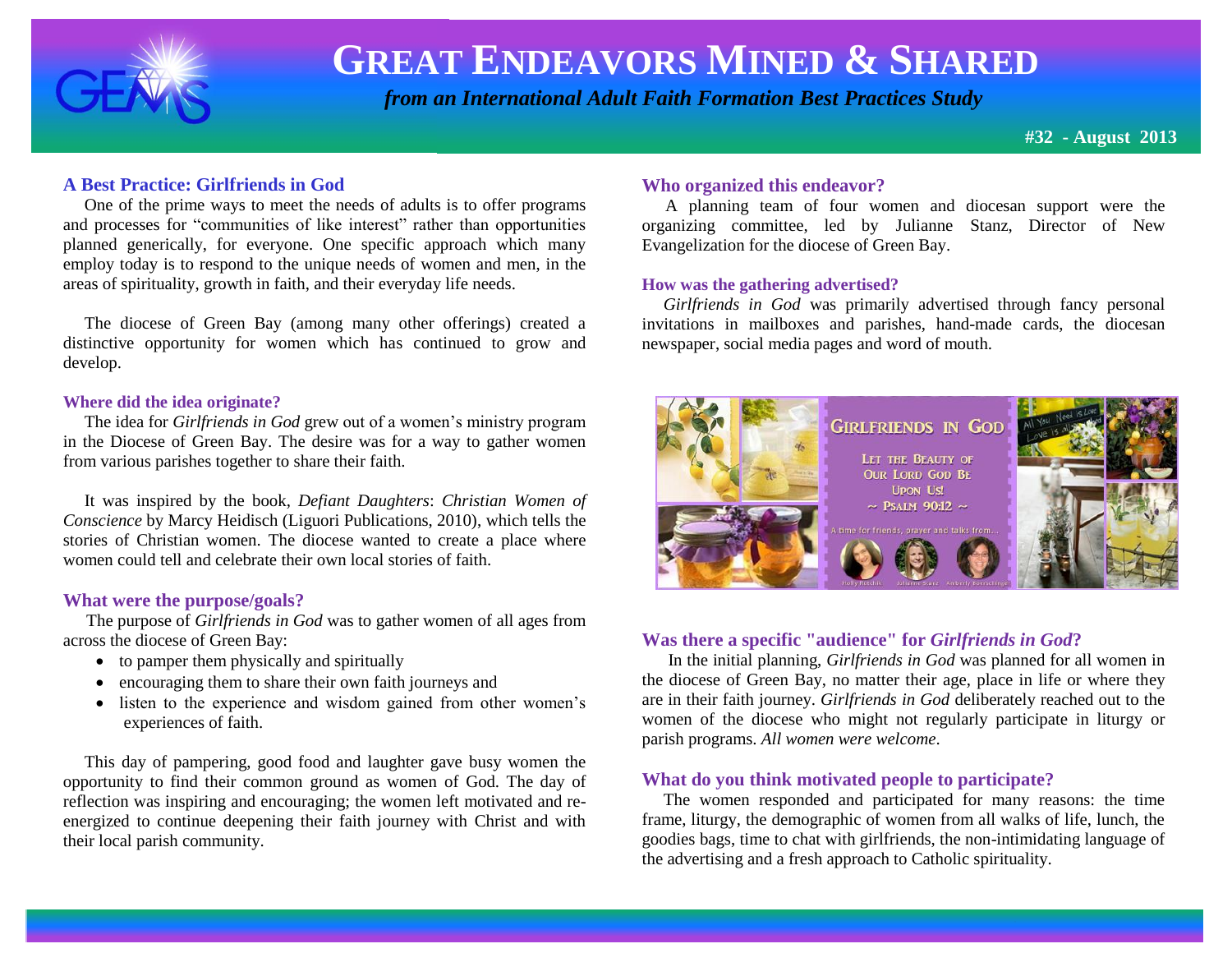#### **What was the format/the process?**

The planning committee created a beautiful environment, much like a wedding, with fancy table settings, center pieces and event favors in goodies bags. There was great food, chocolate and everything women need to feel physically pampered, creating a calming atmosphere for the busy women to feel relaxed and open their hearts to spiritual pampering and support.

The day of reflection then unfolded:

- $\bullet$  the celebration of liturgy
- opening and prayer
- $\bullet$  first talk
- reflective activity
- lunch
- second talk
- hands on activity
- reflection and evaluation
- closing prayer

#### **What was the specific content of the presentations?**

 Each of the following was presented by a different woman, the members of the planning committee.

#### *Opening: Graced Gems: From Diamonds to Rocks*

 Love, life and laughter! A talk—combining the stories of women from Julianne's life in Ireland and women whom Julianne has encountered in her ministry in the United States—encouraged *Girlfriends in God* attendees to see themselves as standing on the shoulders of giants: those women and saints who have gone before us. As women we are often a rock of faith to so many; this opening helped the women to see themselves as that diamond in the rock of faith and hope.

#### *First Talk: Refine and Reflect: Becoming a Polished Jewel*

 With God all things are possible! This presentation used personal anecdotes and Church teaching to share how women can take their relationships, their darkest places, and all that's difficult and challenging them in the world, making these realities beautiful by handing the suffering and challenge in life to God. This talk provided participants with heartened

inspiration to identify the face of Christ in every face and every situation they encounter.

#### *Second Talk: Beyond the Sparkle*

 Just like the setting of a gem impacts its sparkle, beauty, and light, this talk revolved around the setting of a woman's life, the environment and the people that help a woman let God's light fully shine. This talk invited participants to examine their own lives and relationships, identifying the events and people who make them who they are: a woman who sparkles with the light of Christ.

#### *Shining Forth*

 This short time of reflection and prayer gave participants the opportunity for time to reflect on how they would use this day of reflection and pampering to re-energize their faith lives. The closing included music, reflection, evaluation and prayer.



#### **What did the participants say about their experience?**

- I've never been to a day of reflection presented in this way; it was a welcome surprise.
- I need to have time like this: more time to reflect and talk with other women of faith.
- I cannot thank you all enough for opening my eyes, heart, and spirit to Christ in such a strong way.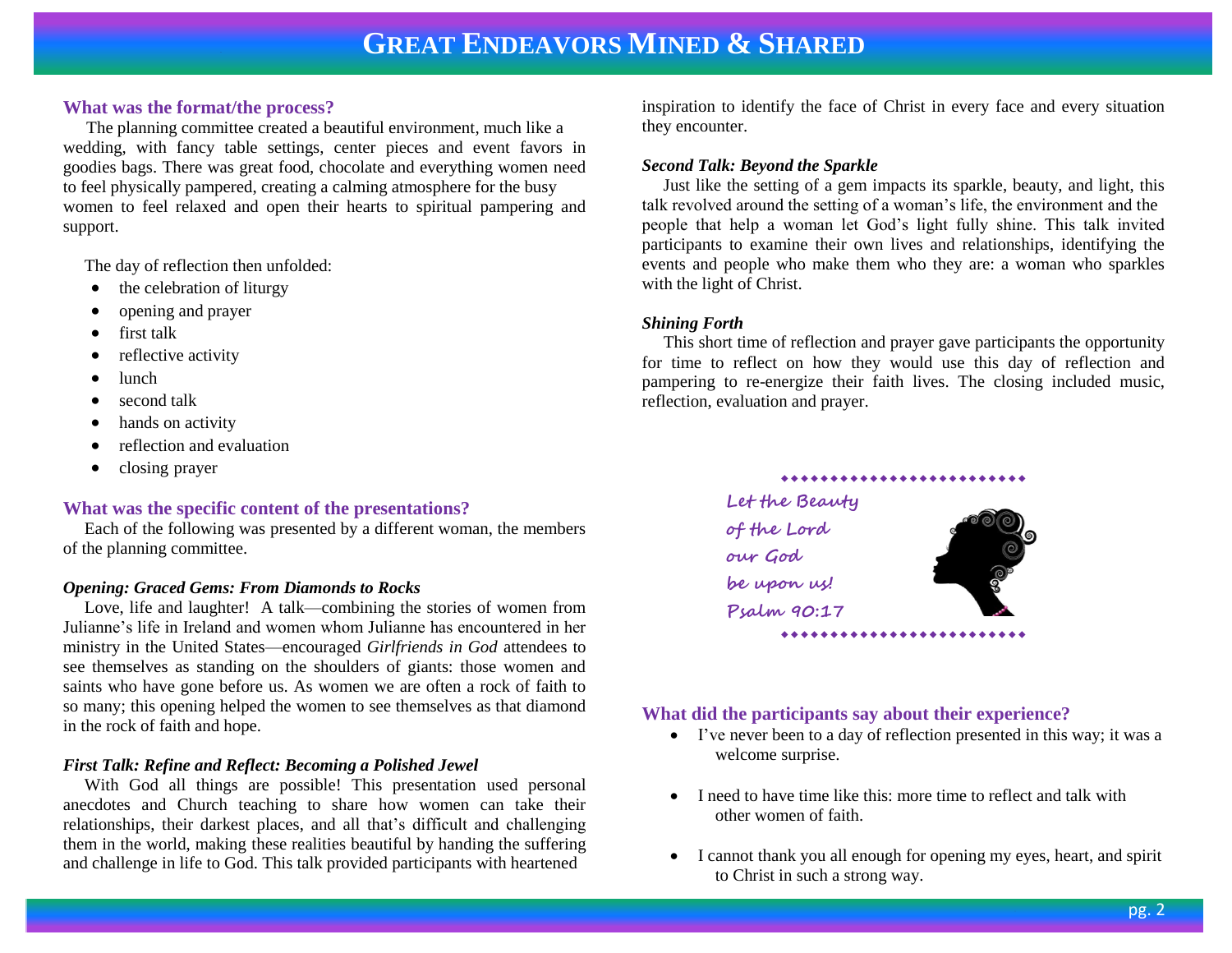- To see all the women in church for liturgy and the beautiful singing was uplifting, a great start to the day.
- All of the speakers were awesome; it's hard to pick out one! Holly really touched me with her story about her husband and Julianne with her story about her grandma.
- All the speakers were very inspiring! I appreciated the personal stories. Thanks for sharing.
- Very inspiring women. This makes everyone feel comfortable, "normal"
- Presenters showed true inner beauty through the Word of God.
- This day made me look within myself and at my self-worth.
- Thank you for the breakfast treats, lunch, gifts, crafts and the wonderful day with other Godly women. Loved every bit of the day! Looking forward to the next one!!
- This was the best thing I have been to in a long time. Thank you so much. It came at a great time.
- I have been struggling to find a group of women in a community to accept women where they are at. Thank you for making me feel accepted! We need more conferences such as these because there are so many of us that are wounded. It was a great opportunity!
- There are no negatives. All presenters were very relevant to the inner being of women. Presentations intertwined with personal stories were really beautiful

#### **Did the committee have some thoughts about what made this offering successful/meaningful?**

The committee reflected and responded to this question:

• "The opportunity for women of all ages and in all stages of faith to gather and be inspired by the everyday faith of others was the key to our success.

- It was a joyful event with just enough theology to encourage growth and reflection.
- The event met women where they were and affirmed their various vocations in life."

 **Women's Day of Reflection**

 **"Girlfriends in God"** 

#### *"Let the beauty of the Lord be upon us". Psalm 90:17*

Feeling less than your beautiful self? Stressed? Frazzled? If your calendar is full but your *soul* is on empty Then this fun, fast and fresh day is for you.

Behold your beauty and pamper your spirit to be *inspired as a Girlfriend in God*! Bring your girlfriends and refresh your relationship with God, self and others–because you're worth it!



#### **Was the committee surprised by anything?**

 "We were surprised by the amount of laughter and tears and the many women who expressed how much they needed and enjoyed the event. Also surprising was the generosity of our community to aid us in putting on the event and the graciousness and thankfulness of the women in our diocese."

#### **Has the committee witnessed growth and ramifications flowing from** *Girlfriends in God***?**

The committee shared their experiences in these thoughts:

 "This is a one-of-a-kind event because its focus is to meet women where they are, and that works.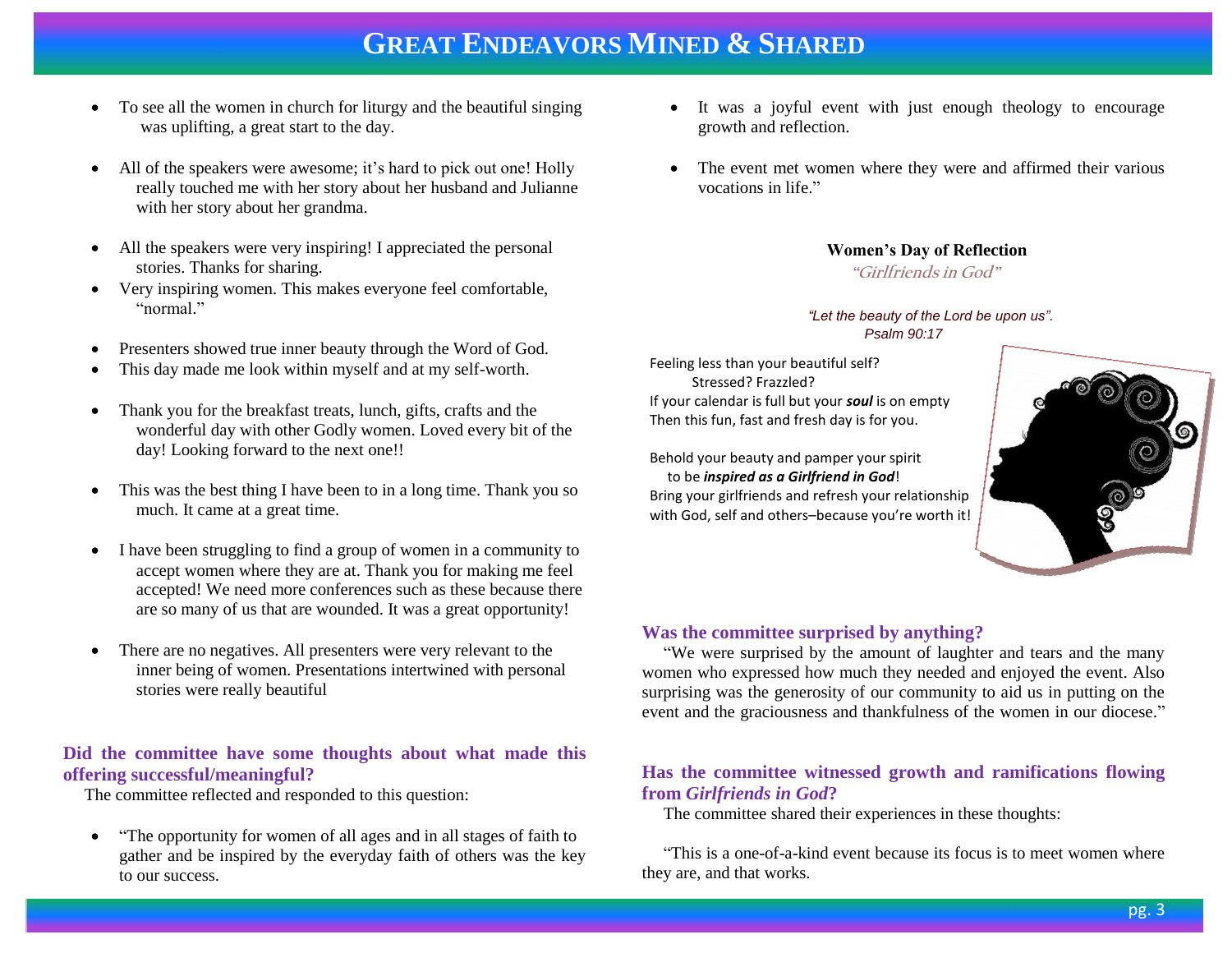- Last year's day of reflection had a waiting list, and this year women began registering before advertising was released.
- Women of our church are craving a place where they can be honest about where they are and what they need. An event of this kind provides them with that safe place.
- Both the reaction from the women regarding this need, as well as feedback from the evaluations, led to an expansion in programs in Adult Faith Formation and New Evangelization in the diocese. Schools of Prayer, including book clubs, were formed in areas throughout the diocese."

#### **Following this first** *Girlfriends in God* **day, were there continuing plans? Any changes to the original plans?**

 The second (now annual) event (with interest from women and parishes outside the diocese) was planned around the theme: *Beauty*, which was inspired by "Let the Beauty of Our Lord God Be upon Us" (Psalm 90:17).

The schedule for the day included:

- Liturgy with Bishop Robert Morneau
- Breakfast and welcome
- First Reflection: Beauty Through the Ages
- Lunch with a reflection
- Third Reflection: Beauty in the Breaking
- Closing Prayer and Reflection

 The location of *Girlfriends in God* has been changed to accommodate larger numbers. The desire and plan of the committee is to welcome every woman who wants to participate.

 Flowing from the requests of the participants, the time frame was expanded to allow for more reflection, prayer and sharing.

**For more information**: Julianne Stanz, Director of New Evangelization, Diocese of Green Bay; 920-272 8270[; jstanz@gbdioc.org](mailto:jstanz@gbdioc.org)

#### **A few other programs**

- To read about a similar endeavor for women which could be adapted in several ways by parishes and (arch)dioceses: [Gussy Up](http://store.pastoralplanning.com/beprguupyosp.html)  [Your Spirit](http://store.pastoralplanning.com/beprguupyosp.html)
- Group Publishing offers several ideas for
	- o [retreats for women](http://www.group.com/womens-ministry/retreats)
	- o [small group experiences](http://www.group.com/womens-ministry)

**Some resources:** The following are not full programs, but some resources that might be used with women's groups and events for women:

 *[Called to Holiness: Spirituality for Catholic Women](http://www.calledtoholiness.org/)*: This book series offers insight and encouragement for making sense of God and how faith fits into the world—all from a woman's perspective.

Covering such diverse topics as reflection on images of God, dealing with change and loss, nurturing families or combating social injustice, the eight *Called to Holiness* books help women find God in the midst of everyday life while empowering each on their individual faith journey.

Each volume in the series is penned by a Catholic woman theologian or expert and provides [reading guides](http://catalog.americancatholic.org/blogs/calledtoholiness/guides/HowToReadGuide_CalledToHoliness_Books.pdf) with discussion questions, rituals and applications to daily life as well as suggestions for further exploration of the topic.

- *The Gift of Years: Growing Old Gracefully* by Joan Chittister (Bluebridge, 2010)
- *The Cup of Our Life: A Guide to Spiritual Growth* by Joyce Rupp (Ave Maria Press, 2012)
- *Days of Deepening Friendship* by Vinita Hampton Wright (Loyola Press, 2009)
- *Hidden Women of the Gospels* by Kathy Coffey (Orbis Books, 2003)